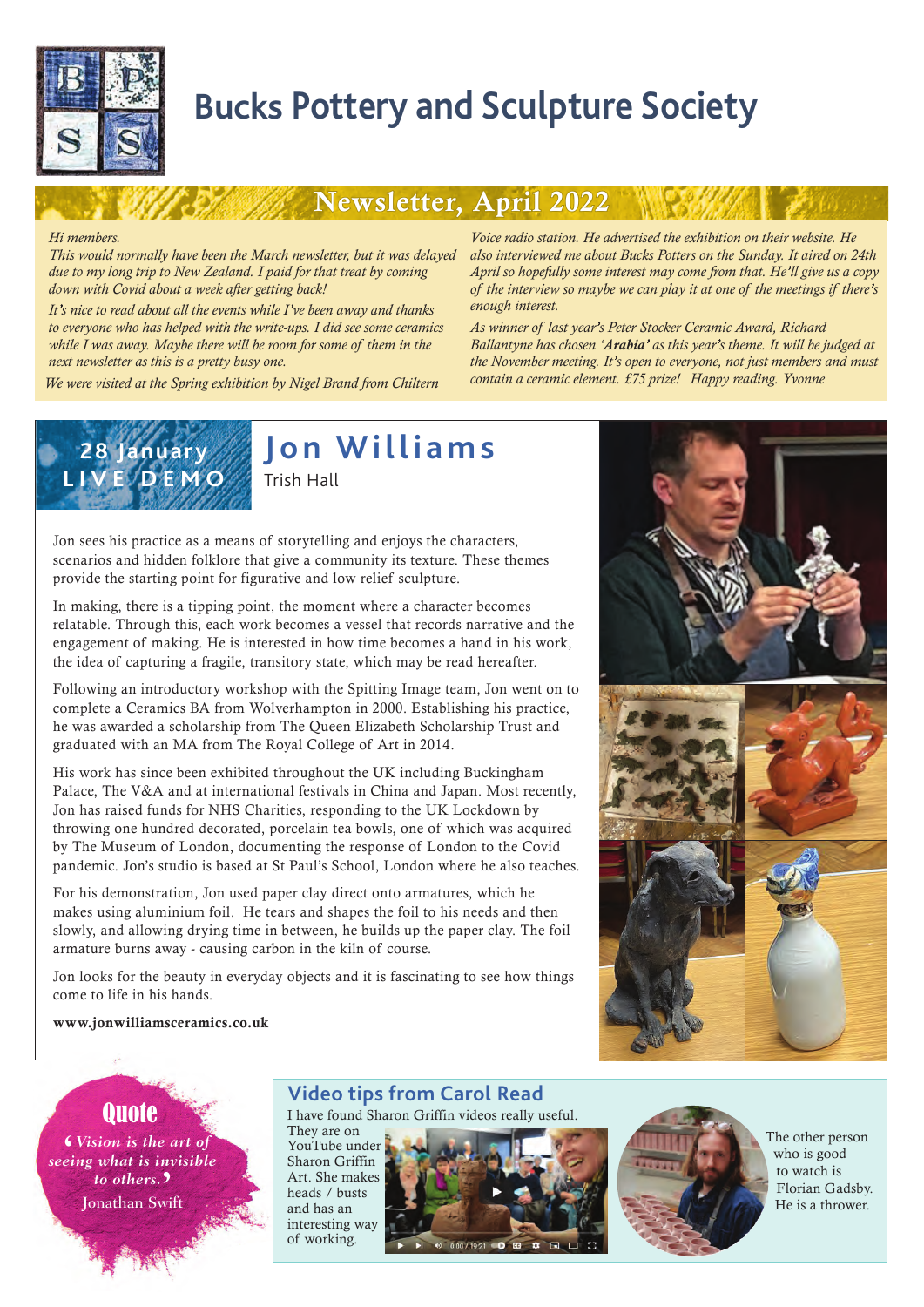

# **Jane White – Pit Firing**

Pam Cawley

Jane opened the meeting with an introduction to her background, her degree work at Bucks University and the grants to turn the dairy on her and her husband's farm into an up and running pottery studio where she now works. Next, a slide show including photos of her studio, past and present. She showed photos of her own work and photos of work that inspires her. Jane told us of her travels around the globe, seeking out the 'local' ceramics, often in museums. She is enthralled by 'pots'. A selection of her pit firing work was on display at the meeting.

Jane continued to inform us on how she makes and fires her work while we watched a video of her pit firing. Into the trench went loads of dried out coffee grounds, nutshells, pips, husks, seaweed, citrus peel, banana skins, salt, carbonates, wire, newspapers, card, wood shavings, driftwood and lots of dried logs on top before setting it on fire. The lovely colours were reflected in her pots.

After tea and biscuits, the members watched Jane demonstrate the different ways she makes the pots in her 'go-to' clay: Ashraf Hanna. Demonstrating making a pot, she first held a ball of clay,



and then to form the shape, she scooped out the inside and added the base. She also uses moulds or makes pinch pots. These were enthusiastically manipulated by Jane – being pushed, pulled, tapped and bashed using wooden spoons, her fingers and tools to achieve the desired effect.

Finally, a second look at Jane's wonderful work revealed the colours she achieved using all the ingredients from the pit firing. So now, roll on for a society pit firing event. janewhiteceramics.com







# **Ania Perkowska**

Trish Hall

Growing up as a child in communist Poland, Ania's life was underpinned by stark grey concrete structures. This architecture was raw, substantial and woven into the history and fabric of her upbringing.

Ania's work draws from the rawness, seeking beauty in simplicity of the form, tactility of the texture. She explores how limitations can inspire and release creativity, the tension between surface and form, between the ordered and the organic. She is inspired by geometric forms, minimalistic decoration and natural qualities of the materials, pushing the material to its limits and to express those formative, dynamic relationships between contrasts and opposites.

Ania is a London based ceramicist. She creates functional and decorative pieces. Working mainly in stoneware, she uses organic textures, sgrafitto and slip trailing. She aspires to capture a sense of joy in handling of objects and transforming them into everyday art. From a distance, Ania's work can appear quiet. It is only when one gets closer, when one touches and holds her pieces that one gets to see the detail, feel the texture and experience the surfaces.

Ania is a member of Design Nation, Craft Potters Association and London Potters. Her first interest was in photography and she still finds it inspiring. Ania started working with clay in London in 2000 and hand built as she found throwing difficult. This changed later when she did a course at

Westminister Adult Education Centre, where she found her love of black clay and how to best throw it. She later went on to do a HND in Morley College where she continued to develop her techniques and ideas.

In 2007 she travelled to Japan and spent time there and is very inspired by Japanese pottery. She has also spent some time exploring and experimenting with raku with John Evans on his workshops in Worthing.

Her inspirations include Hans Coper, Gordon Baldwin, Craig Underhill, David Roberts, Roger Lewis and Jack Doherty amongst others.

Her demonstration was very interesting. She showed us how she adds up to four or five layers of slips to her black clay to decorate, using templates cut from newspaper. She layers the coloured slips on and then applies to the vessels. Her clay is actually a mix of black clay and the slip from her tray after throwing, resulting in different coloured finishes. She glazes with matte white Dolomite.

She managed to get a really good variety of clay colour from this method and her

principle is keeping things simple, using one type of clay and two types of glazes but continuing to come up with good ideas i.e. to become a master of one thing! https://aniaperkowska.com

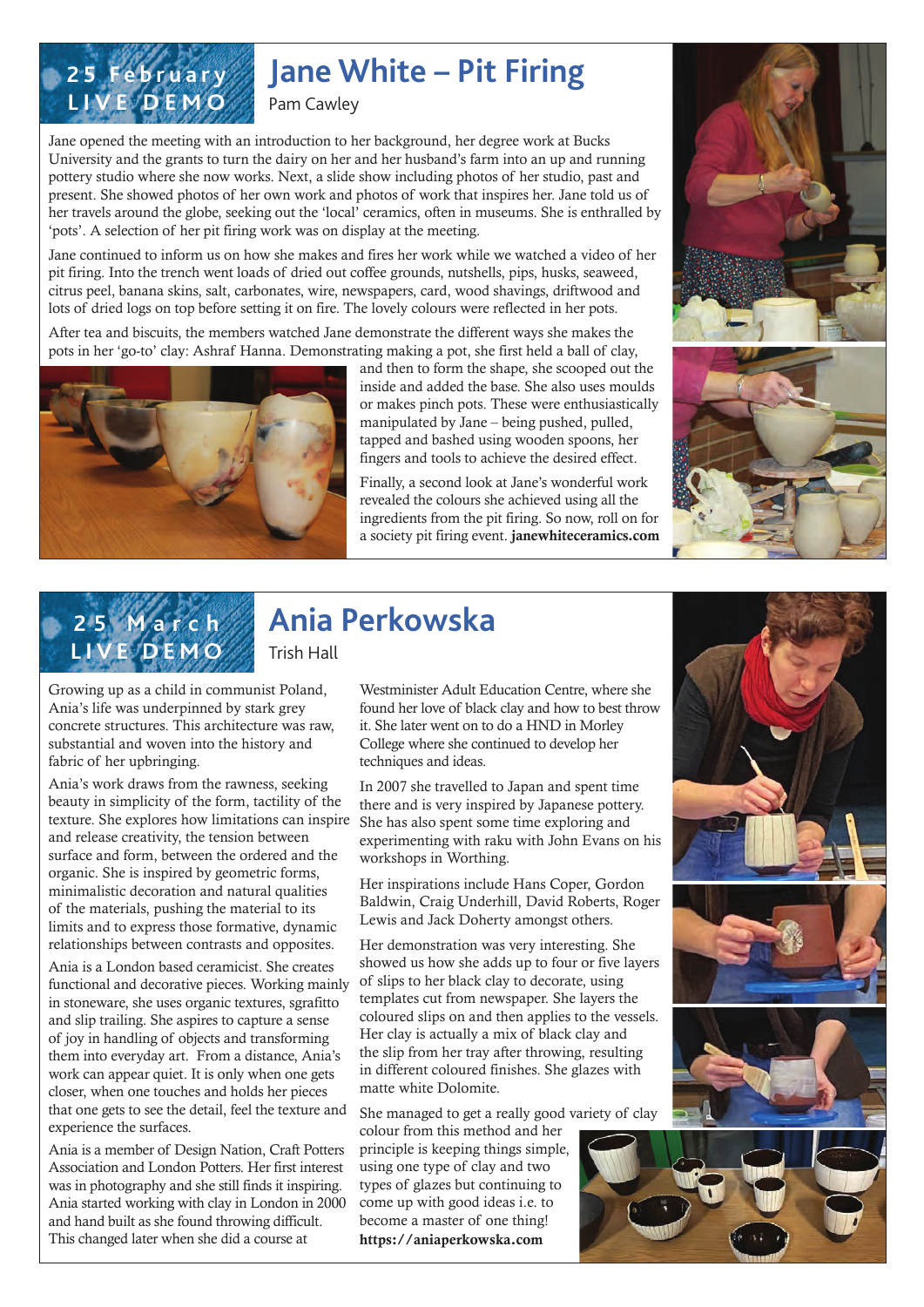# **NEW MEMBERS**

A very warm welcome to our new members: Niki Bell, Christine Brock, Deborah de Beer, Helen Halliday, Margaret Chung, Jenny Zolkwer and Jo Nixen, some of whom have written a few words about themselves. We hope you will enjoy being involved in the society.

### **Deborah de Beer**

Since setting up a studio space in France in 2013, I have been working with clay as well as drawing and painting. I am now back in the UK and without a studio again for the time being. This photo is from an exhibition in the Charente, (France).



Bucks College nearly 30 years ago we were given a demonstration of throwing and told that the easiest way to perfect it was to throw all day every day for a year - I came in for an extra day each week to practise. I went



on to do an art degree at Hatfield – ceramics pre-Grayson wasn't considered fine art - so I completed that before embarking on the City & Guilds courses at Watford. www.helenhalliday.com

## **Jenny Zolkwer**

My studio is one of a cluster in Turville, I work on the wheel making utility pieces in porcelain and stoneware. My work is understated,



combining subtle colours with simple shapes. There's coffee on the go, goats to distract and skies and shadows on the hill. I sell direct from the studio, online and in local shops, aiming for exhibitions in the future and fewer reject pots. www.jennyzolkwerceramics.co.uk instagram: @jennyzolkwerceramics

### **Jo Nixon**

I started hand building at Wycombe Arts Centre in February 2020. I did some at home during lockdown and then did two courses at City of Oxford



College. I've done some throwing and loved it, however I realise this is going to take a lifetime to master. I am waiting to get my kiln up and running in a new shed so haven't made anything for a while. I am being very patient! Looking forward to meeting everyone and being inspired!



# **UP AND COMING BUCKS POTTERS MEETINGS at Little Kingshill Village Hall, HP16 0DZ**

Inspired by a Chinese bottle gifted to her as a child, each piece made assumes its own identity with the application of transferred decoration. Collected imagery and text tell stories from lives past and present centring around the human condition from significant to trivial. Through tearing & cutting the storytelling becomes abstracted. Visible fragments hint at the narrative creating new meanings.





# Katie Braida – 8pm, 30th September 2022

Jemma Gowland – 8pm, 24th June 2022

Carolyn Tripp – 8pm, 27th May 2022

Katie hand builds using a combination of pinch pots, coils and slabs. After bisque firing the pieces are then coloured with oxides and underglaze colours, before being fired again. She is inspired by her environment and the natural and man-made marks and patterns within it.

The work Jemma makes explores the way girls are constrained from birth to conform to an appearance and code of behaviour, to present a perfect face, and maintain the expectations of others. The disrupted surfaces describe the vulnerability beneath.

# **BUCKS POTTERS SPRING EXHIBITION**

Another successful Bucks Potters Exhibition at Oldham Hall, Great Missenden. It was great to have a Friday Private View this time giving our friends and families the chance to beat the crowds and also enjoy wine & nibbles while perusing the exhibits. This will now be a bi-annual event with the next one being in November. We're anticipating good pre-Christmas sales so this is an incentive to be building up some stock over the summer. Thanks to everyone who got involved, with preparations, exhibiting, stewarding and attending the event.